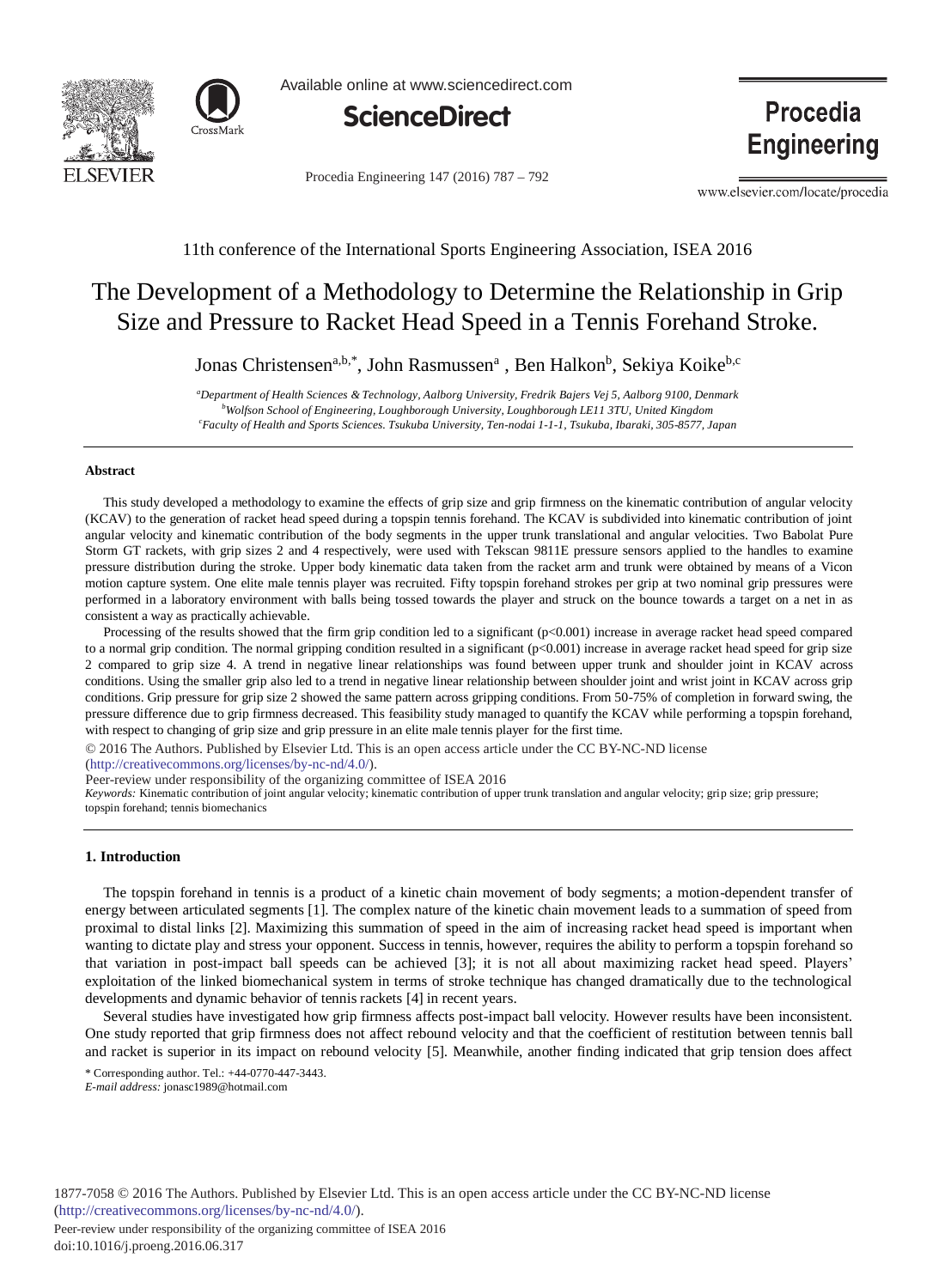both rebound velocity and reaction impulse to ball impacts, especially during off-center impacts [6]. Lastly, studies have also concluded that there is no difference to be found in rebound ball velocity due to grip firmness, and that grip firmness only has a potential positive effect on post impact control of the racket [7]. According to previous studies however, guidelines have been established in trying to optimize grip size [8,9]. These differing findings have led to the 1) hypotheses and 2) the research question of this study:

- 1. It is possible to quantify the kinematic contribution of angular velocity (KCAV) in the upper body when performing a topspin forehand whilst changing the grip conditions as either being normally or firmly gripped.
- 2. How does changing grip firmness and circumference affect racket head speed as well as the KCAV?

#### **2. Experimental arrangement**

#### *2.1. Test equipment preparation*

Two Babolat Pure Storm GT rackets (unstrung weight 295 grams, balance point 32.5 cm) with grip sizes 2 and 4 were used. The rackets were strung with new SG SpiralTek 1.35 strings with a crosses and mains tension of 25 kg. Prior to the test session, a Tekscan 9811E medical pressure sensor with a range of 75 psi, a pressure "sensel" spatial resolution of 0.6 cm<sup>-1</sup> and a thickness of 0.2 mm, was applied to each of the racket handle surfaces, as shown in Fig. 1. In accordance with the sensor system manufacturer's built-in equilibration and calibration procedure, the sensors were equilibrated and calibrated in a "bladder" via a 2-point calibration prior to application. The sensors were then cut along the columns in order that they had six "fingers" that could be attached to 6 of the 8 faces of the grip in order to avoid twisting of the sensors during attachment. A sensor finger was attached to each of the grip faces from 8 to 5 going counter-clockwise around the handle when viewed from below. As a reference, faces 1 and 5 run perpendicular to the stringbed, whilst faces 3 and 7 run parallel with the stringbed. The remaining 4 faces are positioned in between the parallel and perpendicular faces. The upper 4 sensels on each finger were removed such that the sensor covered the length of the grip effectively with a total of 72 discrete pressure sensing regions therefore being realised.

Between the grip handle and the medical pressure sensors, a thin layer of double-sided tape was fixed to minimize movement of the medical pressure sensors and minimize air gaps. The pressure sensors were mounted to cover the gripping area of a semi western forehand grip. After having secured the sensors, two grips were laid on top of each grip handle; the inner grip was the original grip while the outer grip was as standard overgrip. The result was to minimise any influence of the embedded sensor on the feel of the grip.

Kinematic data were captured with a Vicon motion capture system comprising 13 cameras. Ten cameras were fixed near the ceiling, while three tripod-mounted cameras were placed on the floor. Two of the three cameras on the floor were placed on the right hand side of the forward swing with one camera directly behind the volume of interest. This was done in order to minimize marker drop-out while rotating the racket around the body.

#### *2.2. Subject information, preparation and experimental protocol*

One male participant was recruited for the study. The participant's age was 24, weight 63 kg and height 1.83 meters. He was a former Davis Cup player for Sri Lanka (2009) and current Loughborough Mens 1<sup>st</sup> Team player (2015). Before testing, the participant gave informed consent for the procedures required for data collection as approved by the Loughborough University Ethical Advisory Committee.

Forty-one retro-reflective markers were attached to the participant at anatomical landmarks as shown in Fig. 2. Initially, a static capture was made after which the participant was asked to put on shorts, socks and shoes which resulted in kinematic analysis of 25 markers located on the upper trunk, head, right arm and racket in accordance to the marker protocol.

A "cuff", attached to the pressure sensor, was subsequently placed on the forearm of the participant, as also shown in Fig. 2, such that pressure data could be gathered during the stroke. The total weight of sensor, cuff and armband was 177 grams. Cabling to the cuff from the acquisition system is on the form of an Ethernet. While care needed to be taken to not trap the cable etc., the level of inhibition was minimised as much as possible by careful routing and definition of the play area. The maximum possible sample rate of 160 Hz was used during testing. Tekscan's Fscan research version 6.60 was used to investigate pressure data.

The motion capture data were synchronized by detecting spike signals in pressure cell signal output at impact. A sampling rate of 500 Hz was used. Vicon's Nexus software version 1.8.5 was used to reconstruct three dimensional coordinate data. Broken trajectories, marker mergence and smoothing was undertaken following capture. Higher frame rates should assist the smoothing program such that true and spurious accelerations can be easier to distinguish [10].

The test area consisted of a hanging net on which a square target was highlighted towards which the participant aimed his shots. The midpoint of the target was fixed at  $1.45$  m from the ground and had an area of  $1.13$  m<sup>2</sup>. The distance from the hitting position to the hanging net was 4.15 m. The feeding of balls was done by underarm throw, so that one bounce occurred before topspin forehand execution. The throwing position was 3 m from the hitting position. As shown in Fig. 3, a reference point for the ball bounce was set on the floor, in order to make throwing as consistent as possible. At the hitting position, several reference points were placed on the floor so that investigators could ensure a consistent hitting length.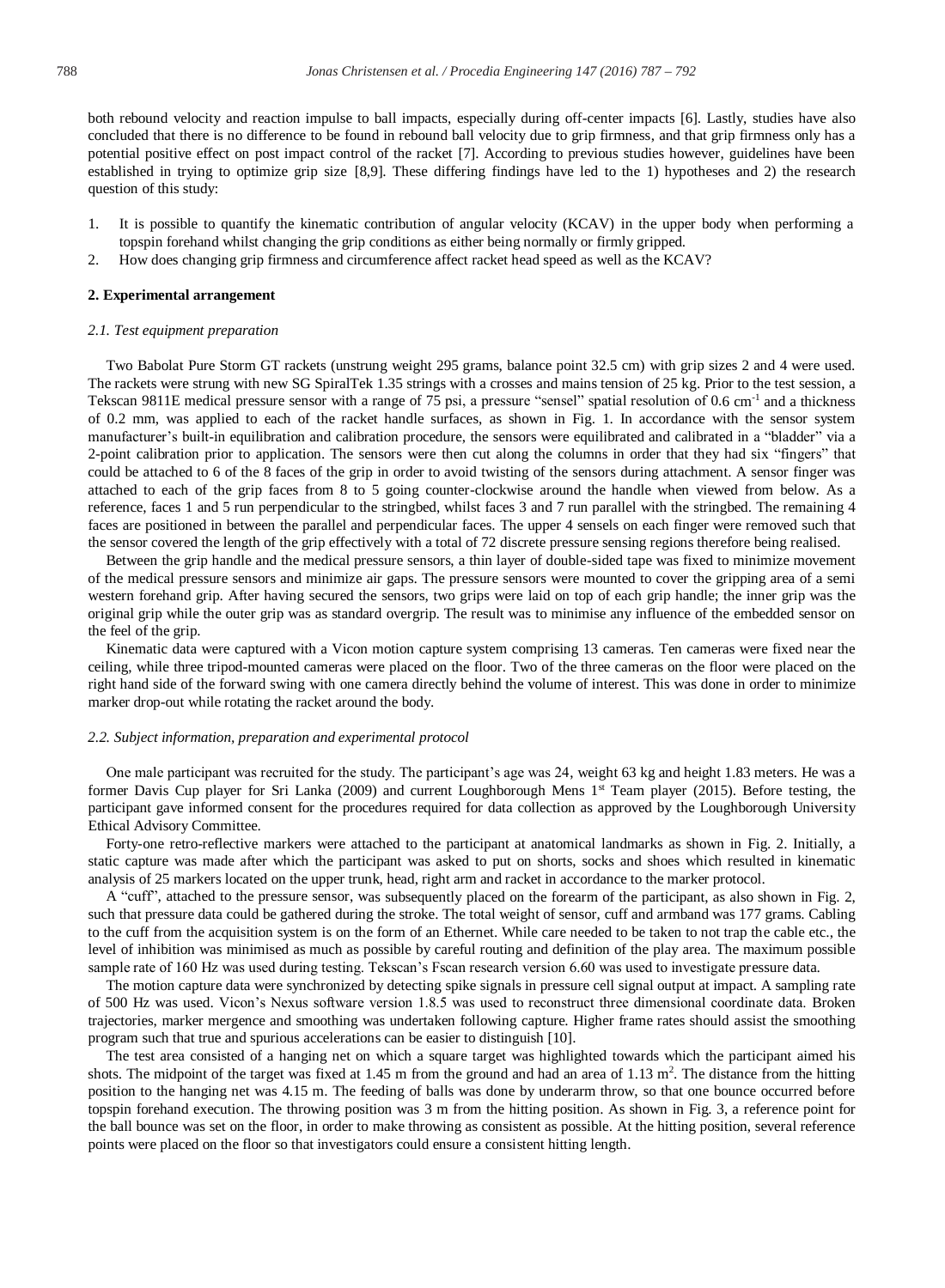





and the corresponding chronological steps illustrating its application on the grip of the racket handle.

Fig. 1. Modifications of the Tekscan sensor 9811E Fig. 2. Tekscan "cuff" attachment, upper body and racket marker protocol.

Fig. 3. Reference points showed. 1) denotes food position, 2) aiming mark for feeding, 3) position of thrower.

The participant was asked to not to be physically active from 24 hours prior to testing. Upon arrival the participant was asked to warm up for 5 minutes. A Babolat Pure Storm GT racket with an intermediate grip size of 3 was used for the warm up. After having warmed up, the participant hit forehands towards the designated target for 5 minutes. The participant was instructed to hit the balls as hard as possible. For a stroke to be considered successful, it had to hit the highlighted square. For each racket a total of 50 successful shots were made; 25 with a "normal" gripping condition and 25 with a "firm" grip condition. Collecting sample sizes of five topspin forehands were chosen in order not to tire the participant. A previously unused set of Slazenger Open balls were used for the test.

## **3. Data analysis**

Forward swing phase was defined as a period from the start of swing to the ball impact, where the start of swing was determined as the instance when forward movement of the racket top coordinate showed local minimum value before the ball impact. Fig. 4. shows a rigid-segment model of the upper body with a racket. This model consists of upper trunk, upper arm, forearm, hand and racket.



Fig. 4. A Schematic representation of the rigid-segment model consisting of a racket and the upper-body segments.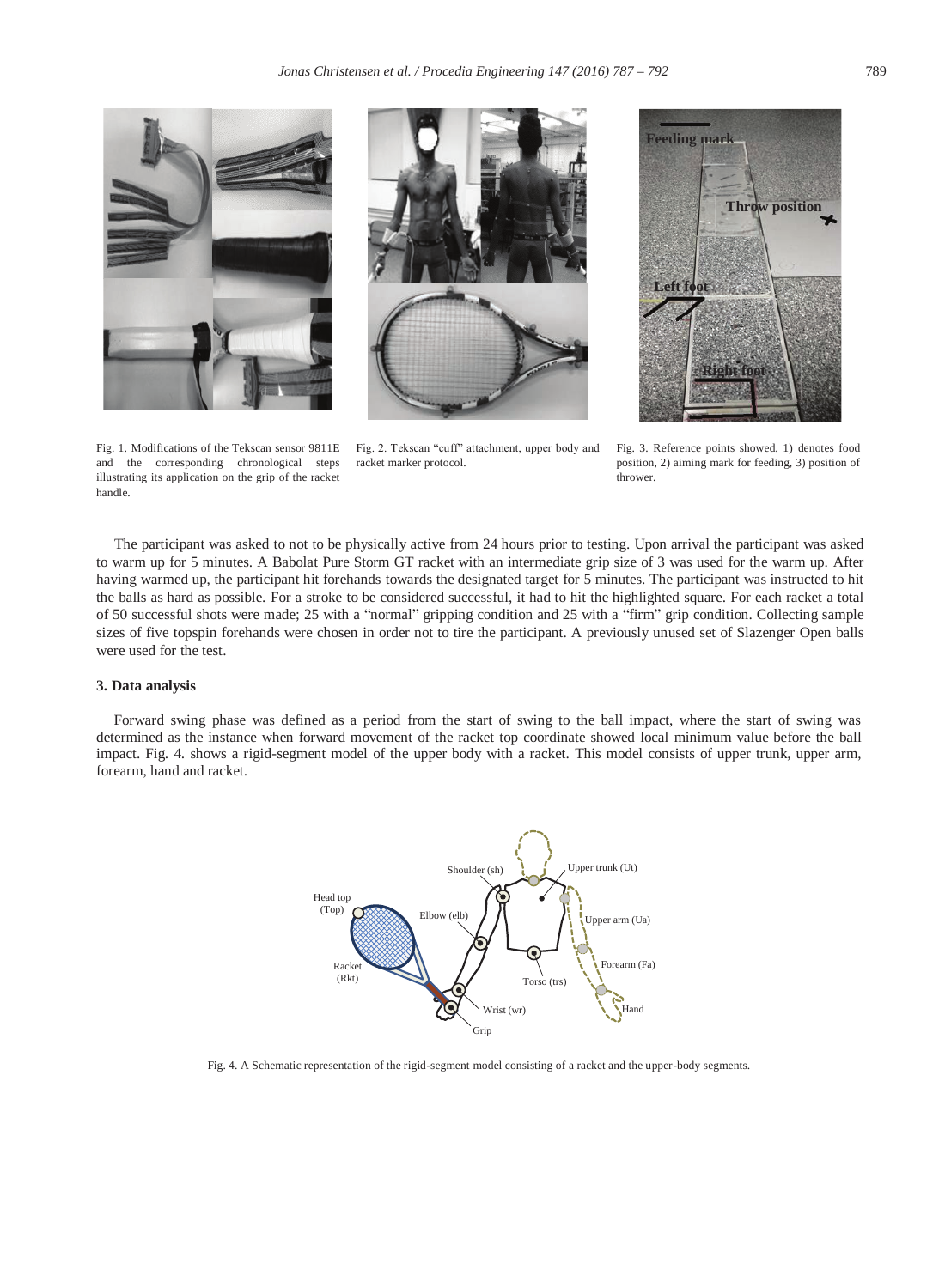The position vector of the racket head top  $x_{Top}$  can be expressed as the sums of the position vector of the torso joint  $p_{tr}$  and relative position vectors, which connect neighboring points as:

$$
\boldsymbol{x}_{\text{Top}} = \boldsymbol{p}_{\text{ts}} + (\boldsymbol{p}_{\text{sh}} - \boldsymbol{p}_{\text{ts}}) + (\boldsymbol{p}_{\text{elb}} - \boldsymbol{p}_{\text{sh}}) + (\boldsymbol{p}_{\text{wr}} - \boldsymbol{p}_{\text{elb}}) + (\boldsymbol{p}_{\text{grip}} - \boldsymbol{p}_{\text{wr}}) + (\boldsymbol{p}_{\text{Top}} - \boldsymbol{p}_{\text{grip}})
$$
(1)

where the vectors  $p_{\rm sh}$ ,  $p_{\rm elb}$  and  $p_{\rm wf}$  denote the position vectors of the shoulder, elbow and wrist joints; the vector  $p_{\rm grip}$  is the position vector of a virtual joint set between the hand and the racket segments; the vector  $p_{\text{Top}}$  denotes the position vector of the racket head top.

The relationship between the position vectors (eq.(1)) can be converted into the relationship between the linear and angular velocity vectors [11] with temporal differentiation of eq.(1) under the assumption that the racket is fixed to the hand, i.e. does not move with respect to the hand, during the forward swing motion such that:

$$
\boldsymbol{\omega}_{\text{Hand}} = \boldsymbol{\omega}_{\text{Rkt}} \tag{2}
$$

where the vectors  $\omega_{\text{Hand}}$  and  $\omega_{\text{Rkt}}$  denote the angular velocity vectors of the hand and racket segments. The relationship between the angular velocity vectors is expressed as follows:

$$
\dot{\boldsymbol{x}}_{\text{Top}} = \dot{\boldsymbol{p}}_{\text{us}} + \boldsymbol{\omega}_{\text{U}_1} \times (\boldsymbol{p}_{\text{sh}} - \boldsymbol{p}_{\text{us}}) + \boldsymbol{\omega}_{\text{U}_2} \times (\boldsymbol{p}_{\text{elb}} - \boldsymbol{p}_{\text{sh}}) + \boldsymbol{\omega}_{\text{Pa}} \times (\boldsymbol{p}_{\text{wr}} - \boldsymbol{p}_{\text{elb}}) + \boldsymbol{\omega}_{\text{Hand}} \times (\boldsymbol{p}_{\text{Top}} - \boldsymbol{p}_{\text{wr}})
$$
(3)

where the vectors  $\boldsymbol{\omega}_{\text{U}_1}$ ,  $\boldsymbol{\omega}_{\text{U}_2}$  and  $\boldsymbol{\omega}_{\text{F}_3}$  denote the angular velocity vectors of the upper trunk, upper arm and forearm segments, respectively. The joint angular velocity vectors of the individual joints are calculated as the difference of angular velocity vectors of the neighboring segments:

$$
\boldsymbol{\omega}_{sh} = \boldsymbol{\omega}_{Ua} - \boldsymbol{\omega}_{Ut}, \quad \boldsymbol{\omega}_{elb} = \boldsymbol{\omega}_{Fa} - \boldsymbol{\omega}_{Ua}, \quad \boldsymbol{\omega}_{wr} = \boldsymbol{\omega}_{Hand} - \boldsymbol{\omega}_{Fa}
$$
\n
$$
\tag{4}
$$

Substituting eqs.(1) and (4) into eq.(3) yields an equation which relates the joint angular velocity vectors to the racket head top velocity vector as:

$$
\dot{\boldsymbol{x}}_{\text{Top}} = \dot{\boldsymbol{p}}_{\text{trs}} + \boldsymbol{\omega}_{\text{ut}} \times (\boldsymbol{p}_{\text{Top}} - \boldsymbol{p}_{\text{trs}}) + \boldsymbol{\omega}_{\text{sh}} \times (\boldsymbol{p}_{\text{Top}} - \boldsymbol{p}_{\text{sh}}) + \boldsymbol{\omega}_{\text{elb}} \times (\boldsymbol{p}_{\text{Top}} - \boldsymbol{p}_{\text{elb}}) + \boldsymbol{\omega}_{\text{wr}} \times (\boldsymbol{p}_{\text{Top}} - \boldsymbol{p}_{\text{wr}})
$$
\n(5)

The unit vector, expressing the direction of racket head top velocity, was obtained by dividing the velocity vector with its magnitude as:

$$
e_{\text{Top}} = \frac{\dot{x}_{\text{Top}}}{|\dot{x}_{\text{Top}}|}
$$
(6)

Finally, operating the inner product of eq.(5) with eq.(6) yields the kinematic contribution of individual terms to the generation of the racket head top speed shown as:

$$
C_{\text{ts}} = \boldsymbol{e}_{\text{Top}}^T \boldsymbol{p}_{\text{ts}} , \quad C_{\text{ut}} = \boldsymbol{e}_{\text{Top}}^T \left\{ \boldsymbol{\omega}_{\text{ut}} \times (\boldsymbol{p}_{\text{Top}} - \boldsymbol{p}_{\text{ts}}) \right\} , \quad C_j = \boldsymbol{e}_{\text{Top}}^T \left\{ \boldsymbol{\omega}_j \times (\boldsymbol{p}_{\text{Top}} - \boldsymbol{p}_j) \right\} , \quad (j = \text{sh}, \text{elb}, \text{wr})
$$
(7)

where  $C_{trs}$ ,  $C_{ut}$  and  $C_i$  respectively denote the contributions to the speed due to 1) translation of the torso point, 2) the absolute angular velocity vector of the upper trunk, and 3) the joint angular velocity vectors at the shoulder, elbow and wrist joints.

## **4. Results and Discussion**

A total of nine topspin forehands were discarded due to inconsistencies in marker trajectory. Pressure data from grip size 4 were discarded due to inconsistency in output and lack of data from multiple pressure sensels. Total pressure distribution with respect to a normalized time history was obtained as shown in Fig. 5. The pressure distribution from the start of the forward swing until the point of impact showed nominally the same pressure distribution pattern across all grip conditions. A significant (p<0.001) increase in average racket head speed was found during the firm grip condition compared to the normal gripping condition. The difference in racket head speed was also significantly  $(p<0.001)$  different between grip sizes when gripping the racket with a normal grip firmness as can be seen in Fig. 6. The relationships in KCAV were also investigated. Fig. 7 shows the investigated relations in KCAV and their inter-relation to the generation of racket head speed. The upper trunk (ut) and shoulder joint (sh) showed a significant negative linear relationship in KCAV to the generation of racket head speed at impact across all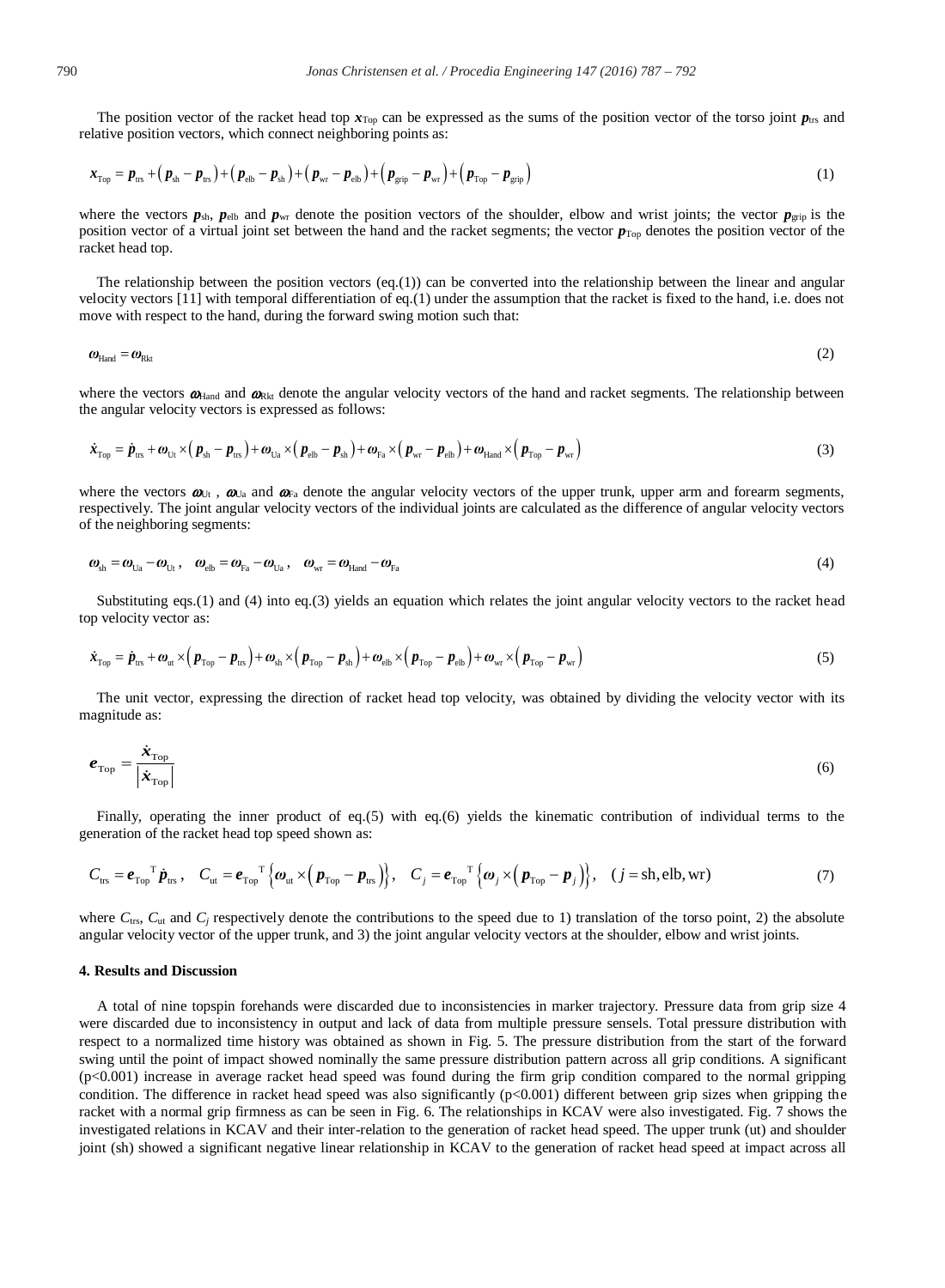conditions. The statistical methods used on the investigation of average racket head speed and the KCAV to the generation of racket head speed at impact were an n-way analysis of variance and a linear correlation test, respectively.

The main findings have led to the following observations:

- 1) The negative linear relationship found in KCAV of the ut and sh could be of main importance when performing a topspin forehand. This is the case because the negative linear relationship in KCAV is present across all conditions. In being so, the implication is that the main KCAV to racket head speed for an elite player is governed by large muscular groups and flexible skeletal regions able to produce, respectively, large torques over a prolonged period of time and a high range of motion in order to adjust skeletal rotations in optimizing chance of success in performing the topspin forehand.
- 2) Changing of grip size during normal gripping did lead to a significant  $(p<0.001)$  increase in average racket head speed for grip size 2 compared to grip size 4. Also the relationship found in KCAV during the use of grip size 2 on the sh and wr is of interest, and signifies the fact that grip size does matter. The negative linear relationship in KCAV as well as the significant (p<0.001) increase in average racket head speed, found when using grip size 2, could be explained due to the participant using a grip size 2 with one over grip attached as his preferred grip size. Thereby showing the participant's accustomed use of upper body kinematics and their KCAV to that exact grip size. This is emphasized by the fact that the negative linear relation in sh and wr is kept constant even whilst changing grip firmness.
- 3) The KCAV interrelation in sh and wr can be the reason why a significant (p=0.001) increase in average racket head speed was found across grip sizes when using a normal grip firmness condition. Meanwhile, when increasing grip firmness the grip size did not matter, as there was only a significant (p<0.001) difference in average racket head speed between grip firmness conditions, thereby implying that increasing grip firmness decreases the effect grip size has on producing racket head speed.





Fig. 5. Mean and standard deviation from start of topspin forehand forward swing until point of impact across grip conditions.





Fig. 7. Relationships between KCAV ratios to racket head speed at impact. From the left is shown a) upper trunk (ut) and shoulder (sh) relation, b) upper trunk and wrist (wr) relation and c) shoulder and wrist relation. The further along an axis the more KCAV ratio.